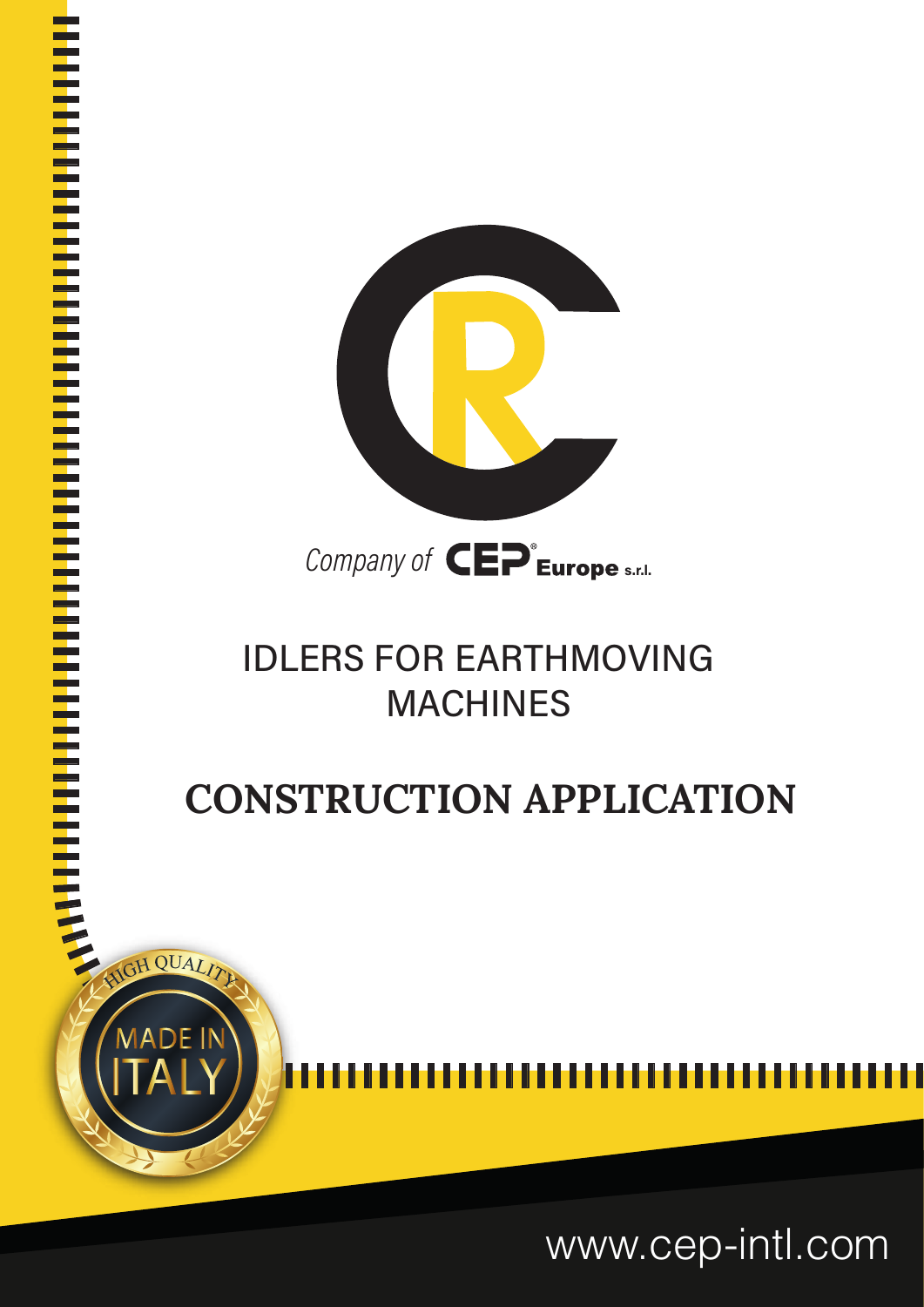

#### **RC** Part Number

RC00RCIK015 RC00RCIK035 RC00RCIK028 RC00RCIK026 RC00RCIK046 RC00RCIS023 RC00RCIK022 RC00RCIK030 RC00RCIS024 RC00RCIS038 RC00RCIK025 RC00RCIS003 RC00RCIS015 RC00RCIS005 RC00RCIS006 RC00RCIS007 RC00RCIS013 RC00RCIS034 RC00RCIK013 RC00RCIK003 RC00RCIK012 RC00RCIK027 RC00RCIP027 RC00RCIK027 RC00RCIK023

**Machine Model** IIIIIIIIIIIIIIIIIIIIIIIIIIIIIIIIIIIIIIIIIIIIIIIIIIIIIIIIIIIIIIIIIIIIIIIIIIIIII  $311 - 312$ 320 B-C 345 B 350 365 B D<sub>4</sub>R D6 C-D-E-F-G D61EX12 D6H(XR)-D6R(LGP-XR)-D6T(LGP) D6H(XR)-D6R(LGP-XR)-D6T(LGP) D7F-D7G D7H-D7R (LGP) D7HR D<sub>8</sub>R D8R-620MM D9R-N D10R\* **D11R** PC300 5-6 PC400 5-6 D65 **D65 EX** D65 EX-12 D65 EX-12 D85

IIIIIIIIIIIIIIIIIIIIIIIIIIIIIIIIIIIIIIIIIIIIIIIIIIIIIIIIIIIIIIIIIIIIIIIIII



#### INTERCHANGEABLE Part Number

| CR7209           | 417337                 |  |
|------------------|------------------------|--|
| CR5732           | 113-2907/102-8151      |  |
| CR6597           | 115-6366 248-7151      |  |
| CR6403           | 102-8153/135-8903      |  |
| CR6527           | 1362429                |  |
| CR4587           | 1609754                |  |
| CR4094           | 5M7739                 |  |
| KM4023           | 134-30-00200/201       |  |
| CR4616           | 1492493/2024304        |  |
| CR4909           | 1514587/2024296        |  |
| CR4095           | 3P4477                 |  |
| CR 4593          | 1615792/1920216        |  |
| CR4911           | 1920224                |  |
| CR4530           | 6Y0557/9W9989          |  |
| CR4531           | 6Y0554/9W9987          |  |
| CR4681           | 7T2769/9W9991          |  |
| CR5045           | 1253537                |  |
| CR5676           | 9W9651/1560313/1871484 |  |
| KM2018           | 207-30-00160           |  |
| KM1973           | 208-30-00200           |  |
| KM834            | 144-30-00037/538       |  |
| KM2107           | 14X-30-00110/112/160   |  |
| KM3476 W/Plate   |                        |  |
| KM3476 W/Bracket |                        |  |
|                  | 154-30-00770/771       |  |

\*Heavy duty version is also available